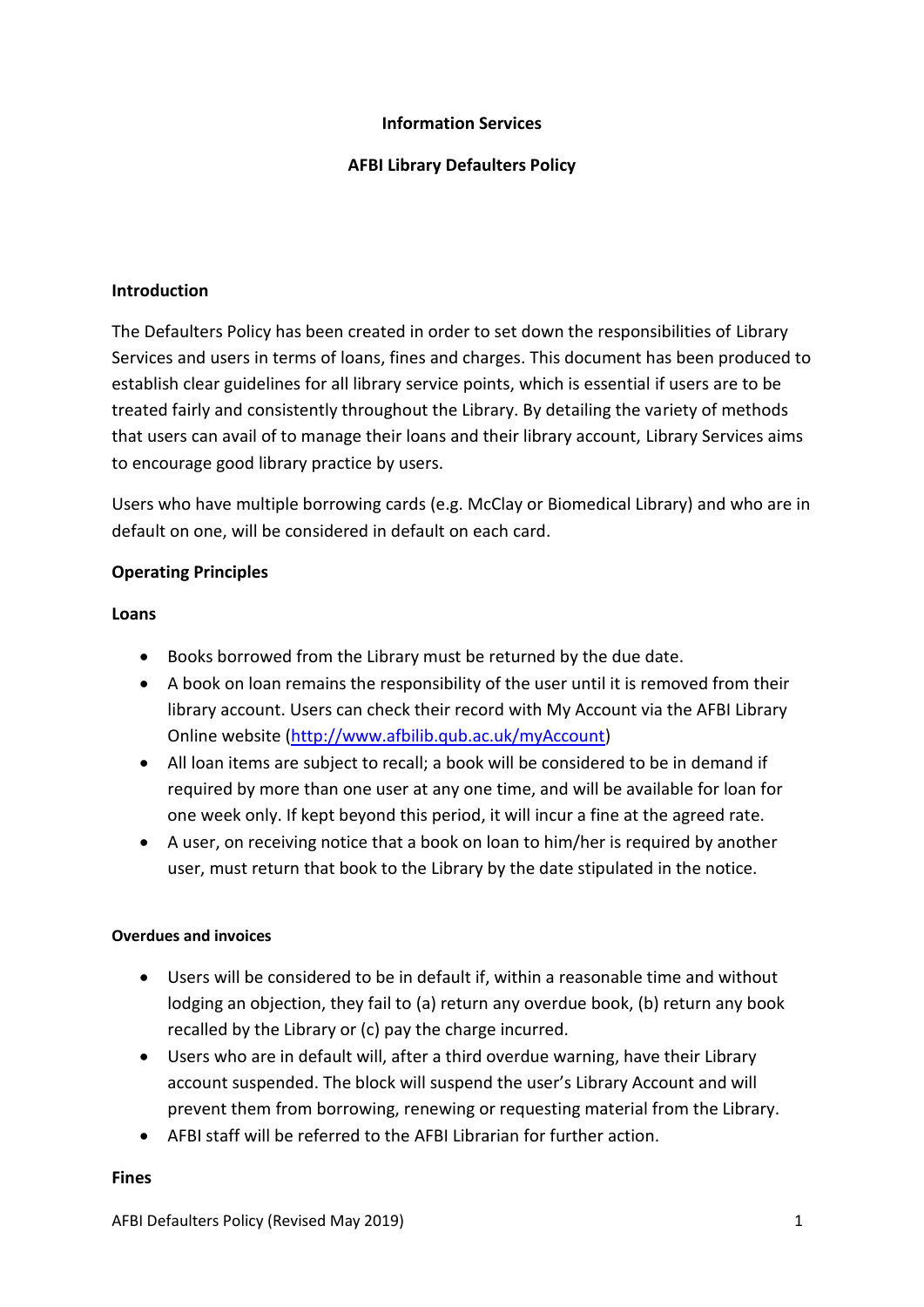- Fines will be charged on overdue books from QUB libraries. Fines rates can be found on the QUB website at [http://www.qub.ac.uk/directorates/InformationServices/TheLibrary/UsingtheLibrary/Access](http://www.qub.ac.uk/directorates/InformationServices/TheLibrary/UsingtheLibrary/AccessingLibraryResources/FinesandCharges/) [ingLibraryResources/FinesandCharges/](http://www.qub.ac.uk/directorates/InformationServices/TheLibrary/UsingtheLibrary/AccessingLibraryResources/FinesandCharges/). For payment of fines and charges, please contact your AFBI Library branch<http://www.afbilib.qub.ac.uk/Contacts/>.
- Users with outstanding fines which exceed an agreed amount will have their Library Account suspended and will not be allowed to borrow, renew or request further books or material until the fines are paid. The AFBI Librarian shall have the power to remit or reduce fines in a particular case.
- Users will be considered to be in default if, within a reasonable time and without lodging an objection, they fail to pay the fine incurred.
- Charges not paid within a reasonable time will be referred to the AFBI Librarian for further action.

# **Fines - The Library's Responsibilities**

A large number of items are regularly out of circulation because they are overdue. AFBI Library strives to make items available and accessible to those who need them.

In order to assist users in managing their loans, the Library communicates with them regularly about their loans. Communications include:

- reminder notices
	- o These alert users to the imminent due date of their loans. This is only available to users with a valid email address in their record.
- overdue notices
	- o These alert users to the fact that their books are now overdue and that they should be returned or renewed as soon as possible. The third overdue notice results in an automatic block being applied to the user account which prevents users from borrowing, renewing or requesting material from the Library.
- invoices
	- o An invoice will be issued for the replacement cost of the book plus an administration charge if the user fails to return the book within an agreed time after the due date.
	- o As a courtesy, the Library will endeavour to contact users to inform them that an invoice has been raised.
	- o The Library will consider a replacement copy of the book instead of payment of the invoice. This should be discussed and agreed between the user and the Librarian prior to the copy being purchased. This is at the discretion of and per the conditions set by the Librarian.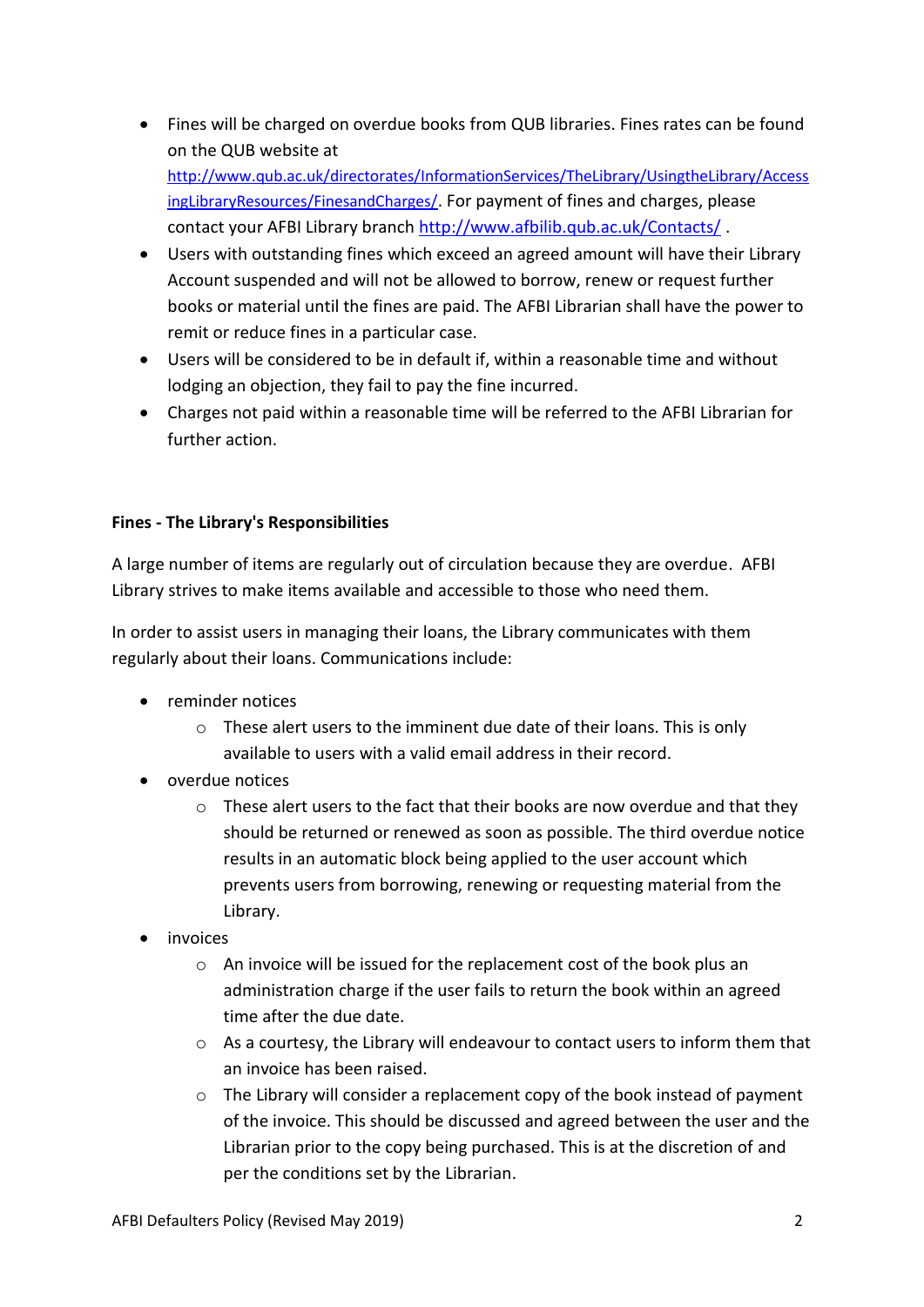- $\circ$  The Library will endeavour to refund the replacement cost of the book, minus the administration charge, should the user pay the invoice and subsequently return the item within one working week.
- o The administration charge is an overhead charge for the production of the invoice and the overdue fine.
- unpaid invoices
	- $\circ$  In the event that a library user fails to return or pay for the replacement cost of the book and the matter remains unresolved at 30 days after the date of the initial invoice, the Library will contact the user again.
	- $\circ$  If the matter remains unresolved at 60 days after the date of the initial invoice, it will be referred to the AFBI Librarian.

# **Fines - The Users' Responsibilities**

Users who borrow material also have responsibilities to the Library and fellow users. The following services are available to help them avoid fines.

- My Account via the AFBI Library Online [\(http://www.afbilib.qub.ac.uk/myAccount\)](http://www.afbilib.qub.ac.uk/myAccount)
	- o By being able to view what items are on loan to them and the due dates, users can effectively manage their loans and library account.
- Renewing books up to current renewal limits
	- o Provided the item is not required by another user, there are a number of options for renewing books: in person, by telephone, by email, and via the My Account facility on the AFBI Online website.
- All items are subject to recall if required by another user in which case they will be due back by the date stipulated in the notice, and certain items may not be renewed or requested.

# **Enforcing the Policy**

AFBI Library will take the following actions if users are in default.

- Loans
	- o An automatic block will be placed on the users account if s/he fails to return or renew the overdue books, which will prevent them from borrowing, renewing or requesting material from the Library.
	- o The Library will charge for the replacement cost of the book plus an administration charge if the book has not been returned within an agreed time after the due date.
	- $\circ$  The Library will consider a replacement copy of the book instead of payment of the invoice. This should be discussed and agreed between the user and the Librarian prior to the copy being purchased. This is at the discretion of and